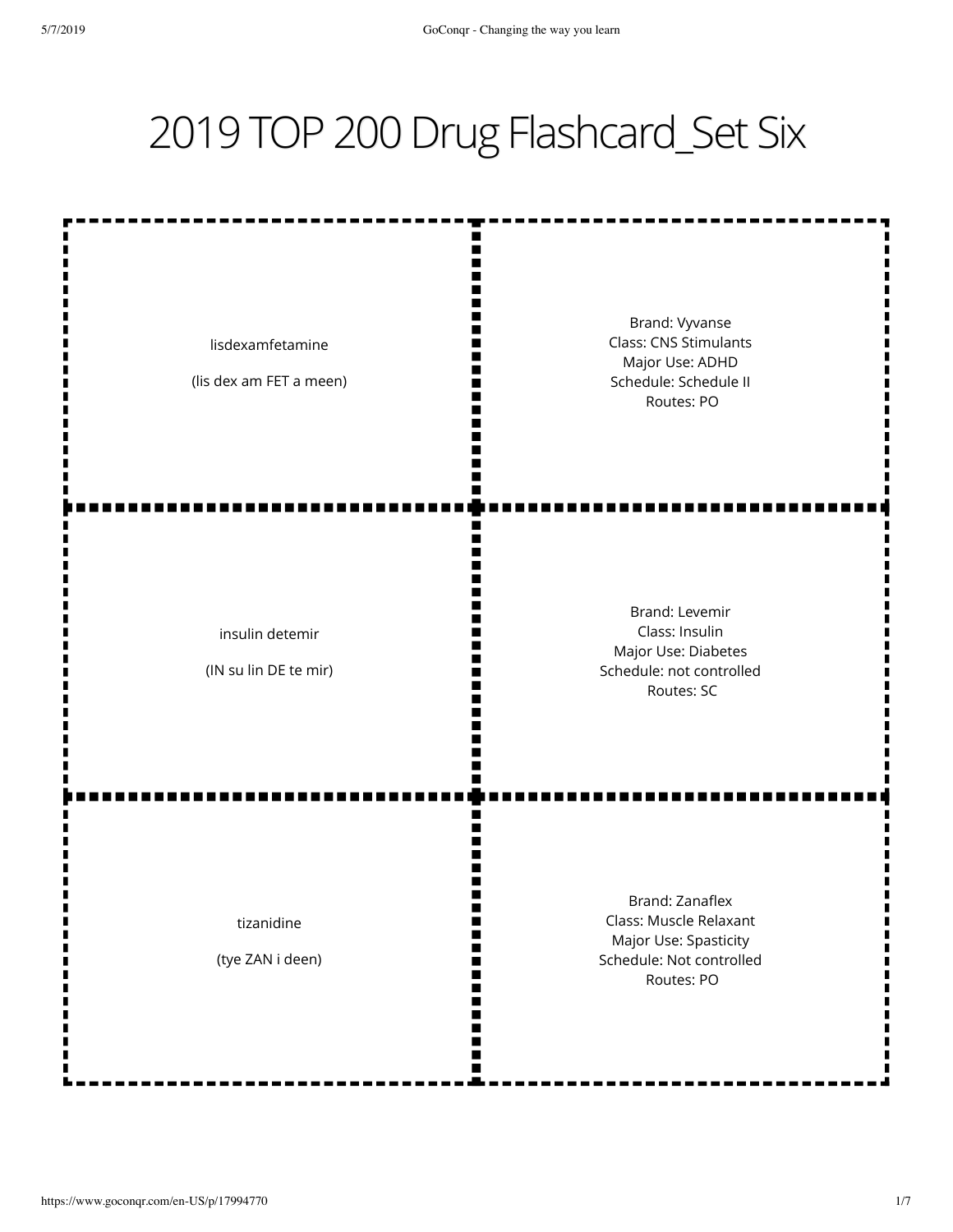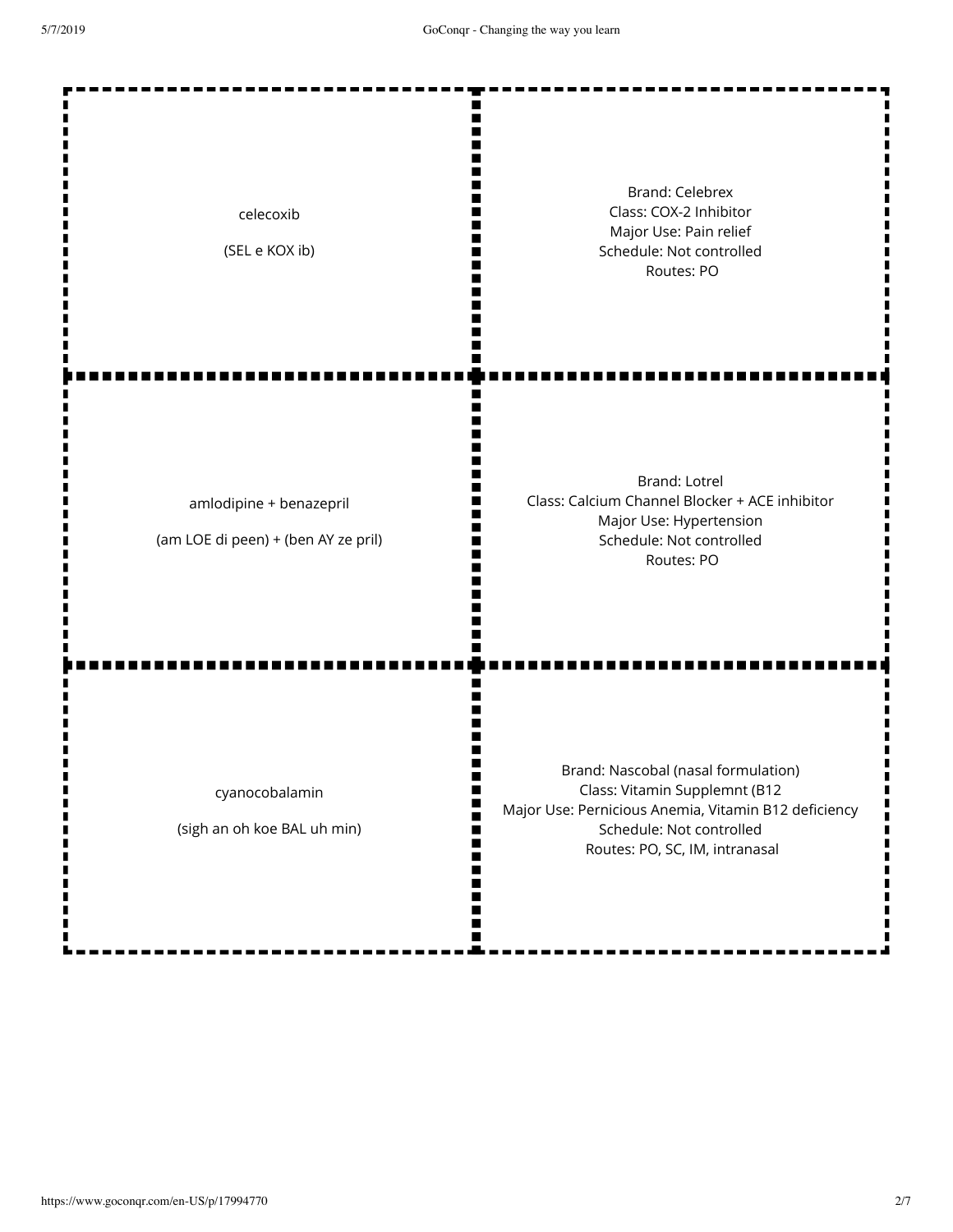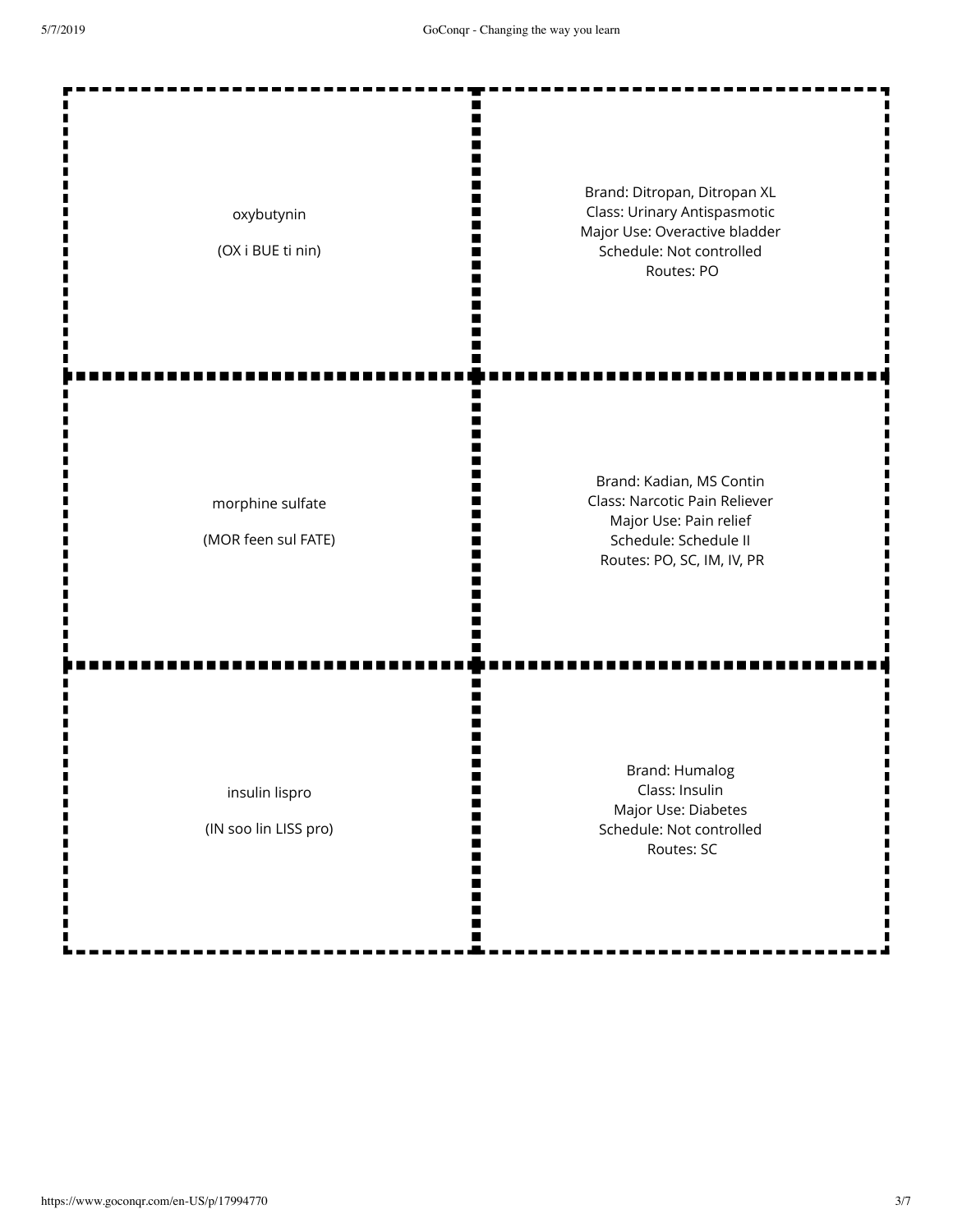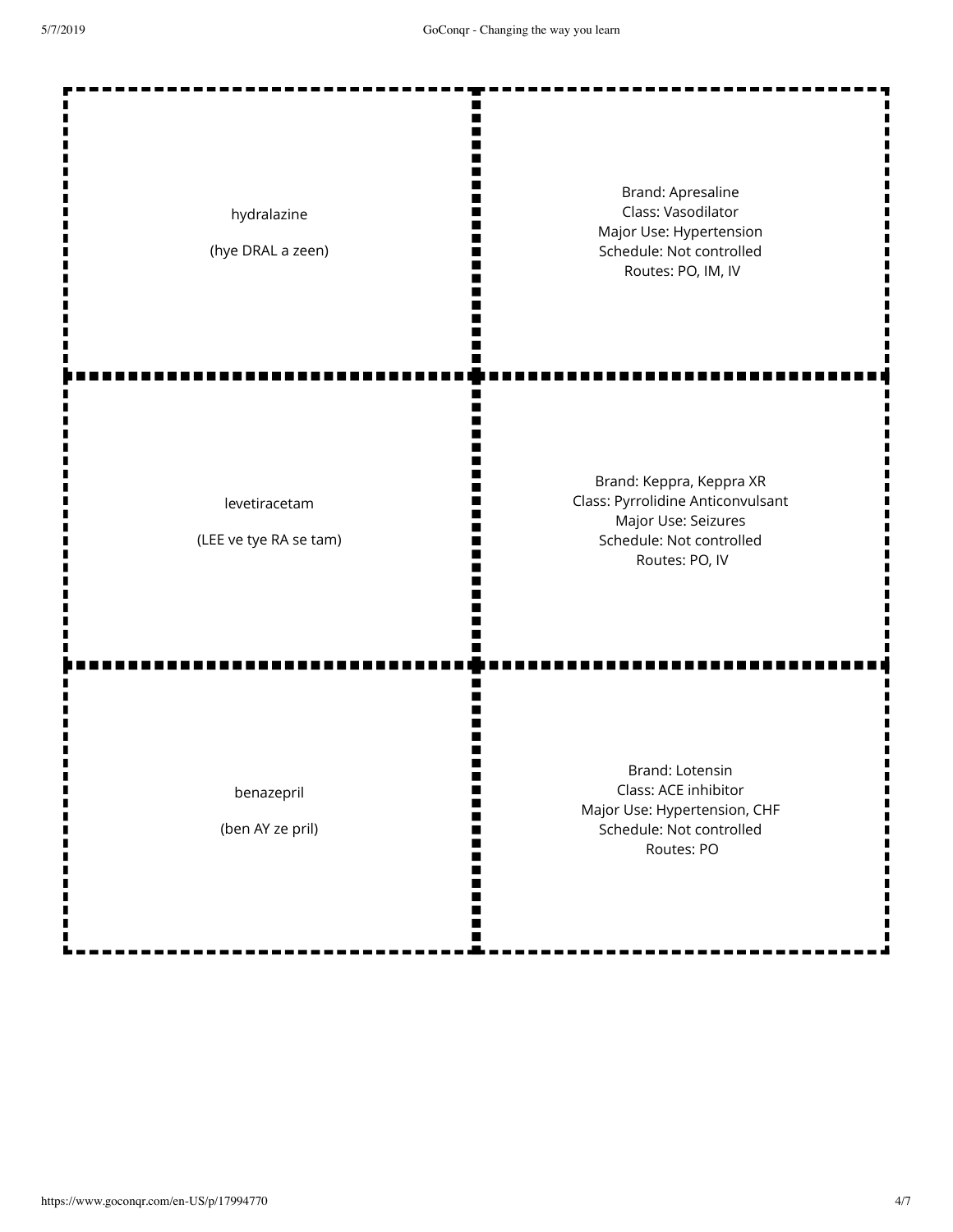| divalproex sodium<br>(dye VAL proe ex)  | Brand: Depakote, Depakote ER<br>Class: Anti-convulsant<br>Major Use: Seizures, bipolar disorders, migraine headache<br>Schedule: Not controlled<br>Routes: PO |
|-----------------------------------------|---------------------------------------------------------------------------------------------------------------------------------------------------------------|
| canagliflozin<br>(KAN a gli FLOE zin)   | Brand: Invokana<br>Class: SGLT2 inhibitor<br>Major Use: Diabetes<br>Schedule: Not controlled<br>Routes: PO                                                    |
| ramipril<br>(RAM i pril)<br>П<br>Ш<br>Ш | <b>Brand: Altace</b><br>Class: ACE Inhibitor<br>Ш<br>Major Use: Hypertension, CHF<br>Schedule: Not controlled<br>₩<br>Routes: PO<br>∎<br>٠<br>∎               |

П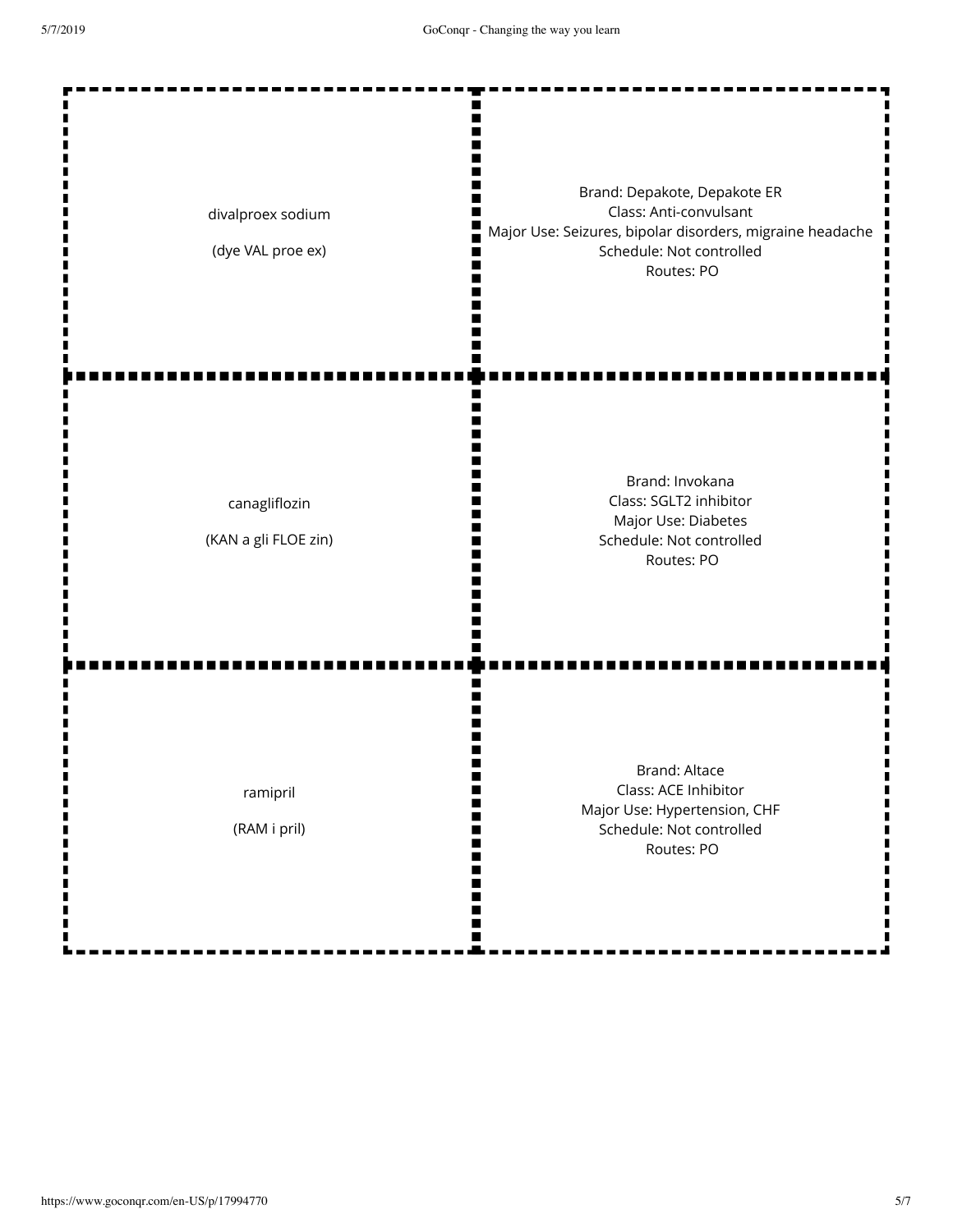Ш II. п  $\blacksquare$ m Brand: Diovan HCT Class: A2RA + Diuretic valsartan + HCTZ Major Use: Hypertension, CHF II. (val SAR tan) + (hye dro klor o THY a zide) Schedule: Not controlled Ш m Routes: PO Ш П ш Brand: Actos Class: Thiazolidinedione Anti-diabetic pioglitazone Major Use: Diabetes ш (PYE oh GLI ta zone) Schedule: Not Controlled m Routes: PO Ш n Brand: Pepcid, Pepcid AC Class: Histamine Blocker (H2) famotidine П m Major Use: GERD, Ulcers (fam OH ti deen) Schedule: Not controlled H П Routes: PO, IVШ Ш п ш